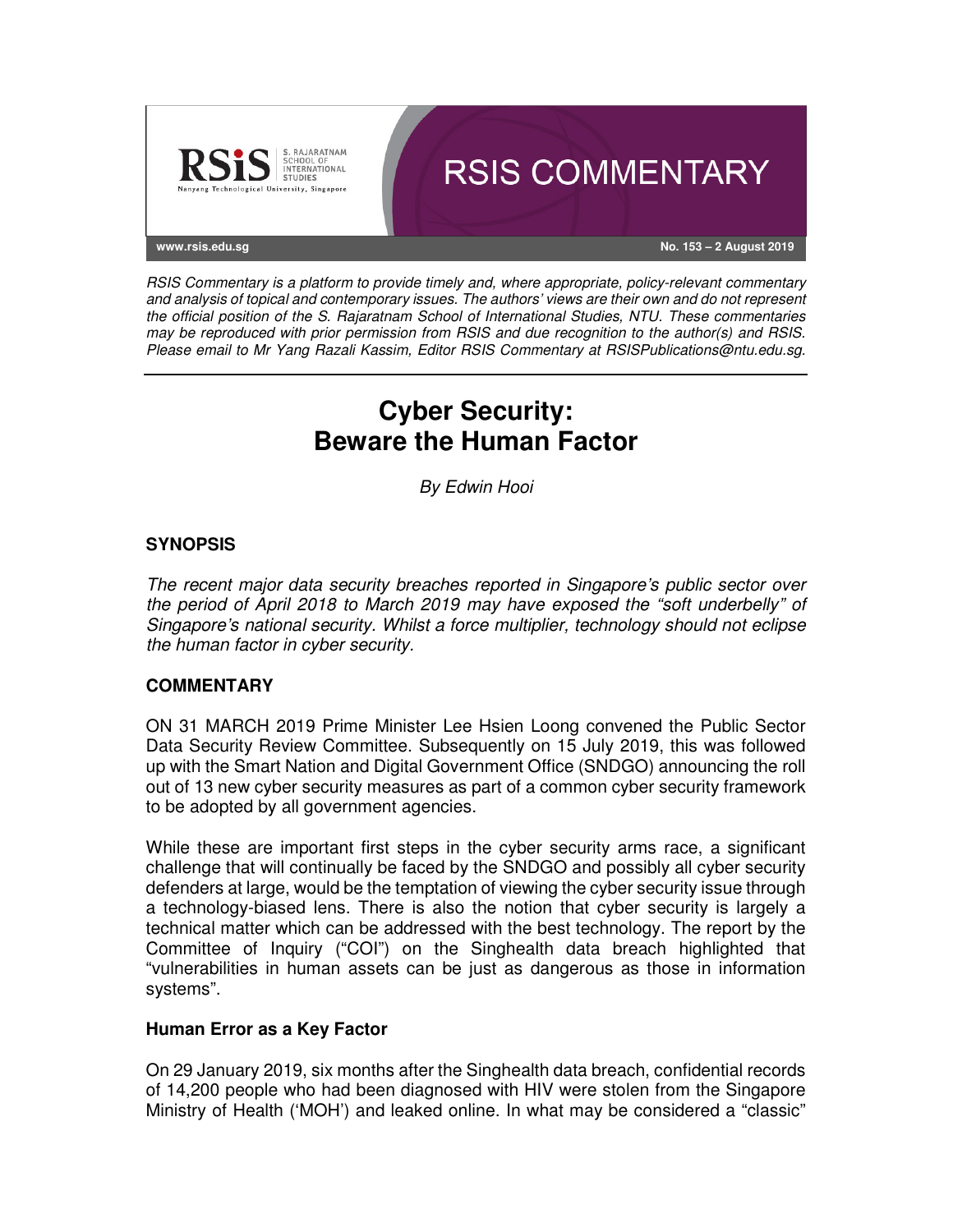insider attack, the perpetrator had allegedly gained access to the confidential records by exploiting a personal relationship with a Singapore doctor who had authorised access to the MOH's HIV registry.

In March 2019, it was reported that compromised login credentials of Singapore government agency personnel were found to be leaked and put up for sale on the dark web.

Even in the Singhealth data breach whereby the Advanced Persistent Threat ("APT") was using advanced hacking tools, the COI concluded that it was highly likely that a phishing email, considered by experts to constitute a non-malicious or inadvertent form of insider attack, led to the initial breach of the Singhealth network security.

Prima facie, human error or negligence was a key factor in all the said data breaches. The human factor played a dominant role whereby technology alone would not have been able to stop the perpetrators.

### **The Insider Threat**

To be circumspect, some of the most serious data security breaches to-date have occurred outside of Singapore. According to the US Department of Health and Human Services website, there have been 2,667 major health data breaches affecting over 193 million individuals in the US as of March 2019 since 2009. On 30 July 2019, a major US bank, Capital One, suffered one of the largest data breaches to-date which resulted in the personal information of approximately 100 million people being stolen by a former employee of one of its cloud computing contractors.

Arguably the most damaging data breaches would be the exfiltration of highly classified US intelligence information by Chelsea Manning in 2010 and separately by Edward Snowden in 2011. Known as "insider threats", these incidents resulted in the US government scrambling for countermeasures and precipitated the establishment of the National Insider Threat Task Force (NITTF).

An insider threat is defined as the potential for an insider to harm an organisation by leveraging on his or her privileged level of knowledge and/or access. The data breaches by Snowden and Manning are clear examples of what is known as the malicious insider attack. The HIV data breach in MOH could easily qualify as another example of a malicious insider attack.

An "insider threat" may also not necessarily be driven by malicious intent; it may constitute an individual who is complacent or ignorant about security policies and procedures. A lack of training, for example, can lead to ignorance or complacency which in turn can make an organisation vulnerable to security threats. These are known as non-malicious or inadvertent insider threats.

Hence in the case of the Singhealth data breach, the employees who opened the phishing emails and inadvertently paved the way for the initial breach into the Integrated Health Information Systems Private Limited ("IHiS") system, could be considered as non-malicious or inadvertent insider threats.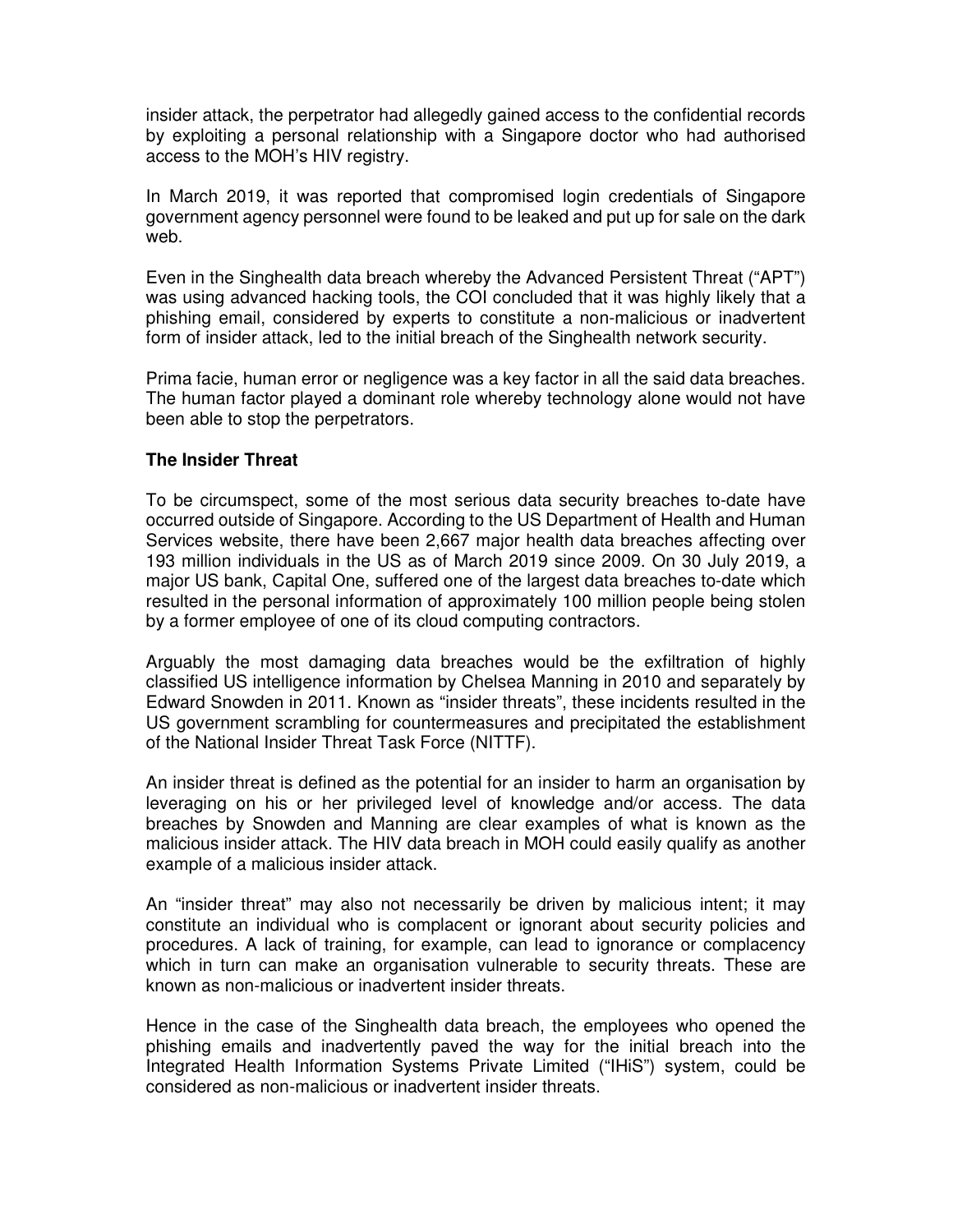### **Importance of Organisational Culture**

Organisational culture, in which the human factor also plays a dominant role, was a key consideration in the COI report on the Singhealth data breach. The report highlighted that the delayed treatment of cyber security issues and incidents by the IHiS staff and middle management in their incident response to the data breach was largely attributed to organisational culture.

In Amy Zegart's study of the mass shooting at Fort Hood, Texas in 2008 by an insider which killed 13 and wounded 43, she concluded that organisational weaknesses within the Pentagon played a significant role which led to a series of failures in preventing the shooting.

Zegart asserted that inappropriate organisational culture and processes resulted in a failure to share information and a misallocation of resources which squandered multiple opportunities to detect and thwart the attack. She called these organisational weaknesses "dark matter that lurked invisibly in the background" which were often overlooked as contributing factors in past disasters.

Another organisational weakness was the "hidden hazard of routines" which could lead individuals in organisations to continue doing things in the same ways even though it was no longer effective or appropriate in the face of evolving and new threats.

#### **Case for a Holistic Approach**

As long as human participation in key aspects of organisations or systems is needed, the human factor will remain the weakest link in cyber security. With human users, invariably as insiders of the system or organisation, because of their privileged access to their organizations or systems, they will presumably have intimate knowledge of their organisation/system's security features and consequently its vulnerabilities.

In the context of transforming organisational culture to combat organisational weakness and mitigate the insider threat, the public sector and private sector should continue in their efforts to keep employees motivated and loyal, to build securityinclined cultures.

Such cultures are to promote widespread employee buy-in to the need for cyber security hygiene and to incentivise employees to identify and address potential vulnerabilities. Equally important would be finding an appropriate balance between trusting employees and remaining aware of the possibility of security threats by both insiders and outsiders.

Whilst the capabilities of cybersecurity software will continually improve with the advancement of technology, barring the advent of fully autonomous artificial intelligence ("AI") in the likes of "Skynet" from the "Terminator" series of movies, the human factor remains a critical factor.

The effectiveness of software will only be as good as the data input into them. Technology is undoubtedly a critical force multiplier in any security system, but at the end of the day, it is just that  $-$  a force multiplier.